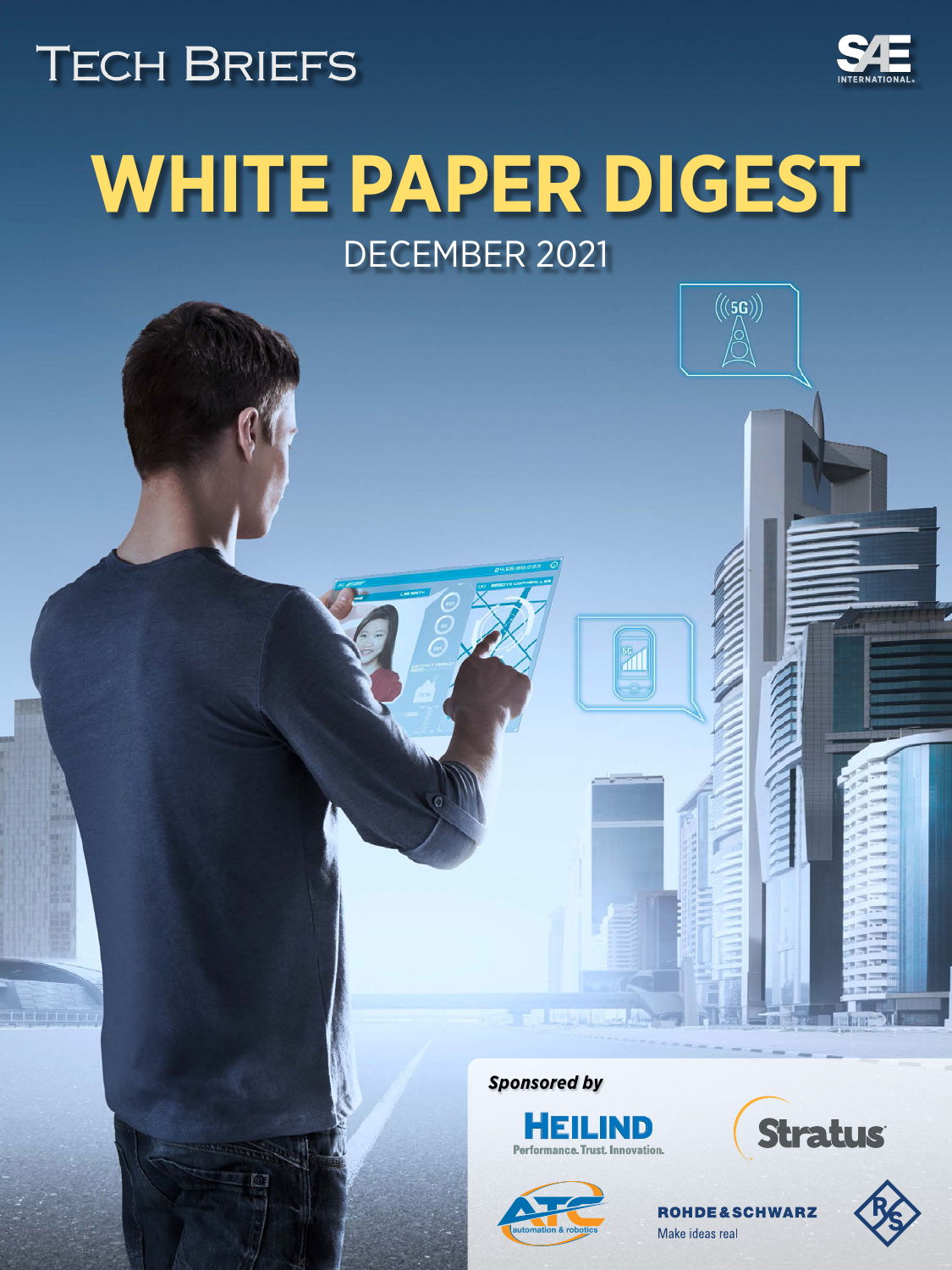## CONTENTS

## **<sup>1</sup> Aerospace \_\_\_\_\_\_\_\_\_\_\_\_\_\_\_\_\_\_**

- [1 Cause and Effect: The Fundamentals of Aerospace](#page-0-0) Failure Analysis
- 2 [New Wave Design & Verification](#page-0-0)

#### **<sup>3</sup> [Automotive \\_\\_\\_\\_\\_\\_\\_\\_\\_\\_\\_\\_\\_\\_\\_\\_\\_\\_\\_](#page-2-0)**

- 3 Data Supply Chain for Data Centric AI
- [4 Beyond Battery Cycling](#page-0-0)
- 5 [Streamline and Optimize Your Production Line](#page-0-0)

#### **<sup>6</sup> Electronics/Computing \_\_\_\_\_\_\_\_\_\_\_\_\_**

- 6 [Getting Up to Speed With 5G](#page-0-0)
- [7 Design Considerations for Harsh-Environment](#page-0-0)  Connectivity
- [8 Key Technology Trends Driving the Medical Connector](#page-0-0)  Market
- [9 Providing EMC Solutions for mmWave and Multi-Gigabit](#page-0-0)  Applications in a Variety of Use Cases
- [10 Success at the Edge](#page-0-0)

#### **11 Health & Biotech \_\_\_\_\_\_\_\_\_\_\_\_\_\_\_\_\_\_**

11 [Get Your Wearable Technology a Step Ahead](#page-0-0)

#### **<sup>12</sup> Manufacturing [\\_\\_\\_\\_\\_\\_\\_\\_\\_\\_\\_\\_\\_\\_\\_\\_\\_](#page-0-0)**

- 12 Volume Ramps Versus Capital Spends
- [13 Source Control: What is it and How Can it Optimize](#page-0-0) PLC Workflows?
- 14 [Increasing ROI with Flexible Automation](#page-0-0)
- [15 Using Lasers for Faster Removal or Repair of RTV](#page-0-0)  Silicones
- [16 Smart Factories Need Smarter Machines](#page-0-0)

#### **[17 Mechanical & Motion Control \\_\\_\\_\\_\\_\\_\\_\\_\\_\\_\\_](#page-0-0)**

- 17 Auto-Tuning Variable Frequency Drives
- 18 [When are Linear Motors the Right Choice?](#page-0-0)

#### **19 Power & Energy —**

- 19 Deploy Edge Computing to Accelerate Digital Transformation
- 20 [Managing Pipelines of the Future Through Digitalization](#page-0-0)

#### **<sup>21</sup> Test & Measurement \_\_\_\_\_\_\_\_\_\_\_\_\_\_\_**

- [21 Continuous Versus Discrete Calibration Sources:](#page-0-0)  Considerations for Use
- [22 Educational Note: Receiver Testing](#page-0-0)
- [23 Signal Generator, Signal and Spectrum Analyzer and](#page-0-0)  Power Sensor Applications for 5G
- [24 Five Tips for Power Integrity Measurements](#page-0-0)
- 25 [Primer: Understanding and Selecting Power Sensors](#page-0-0)

### ON THE COVER



Three things distinguish the 5G air interface from previous cellular generations: higher carrier frequencies, wider carrier bandwidths, and flexible physical layer parameterization to support different requirements. A variety of 5G-ready solutions are available for wideband signal [generation applications. See](#page-0-0)  page 23 to learn more.

*(Image: Rohde & Schwarz USA, Inc.)*